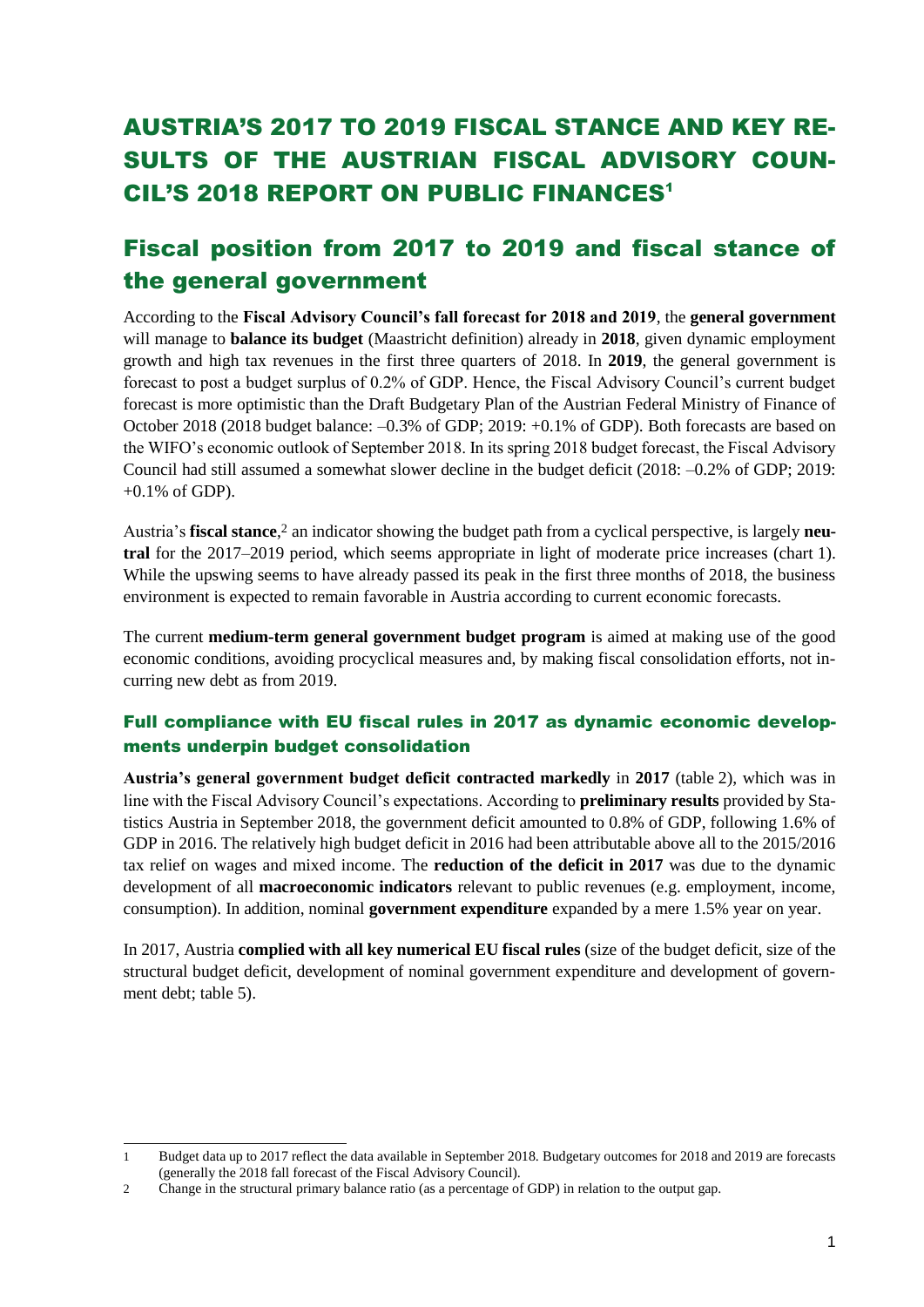#### Table 1: Assessment and preliminary results of Austria's budget path for 2017

|                       |            | <b>Net lending/borrowing</b><br>2017 <sup>1</sup> |        | Structural budget balance 2017 <sup>2</sup> |             |        |
|-----------------------|------------|---------------------------------------------------|--------|---------------------------------------------|-------------|--------|
| % of GDP              | <b>MoF</b> | <b>FISK</b>                                       | EC.    | <b>MoF</b>                                  | <b>FISK</b> | EC.    |
| October/November 2016 | $-1.2$     | $-1.3$                                            | $-1.3$ | $-0.9$                                      | $-1.0$      | $-0.9$ |
| April/May 2017        | $-1.0$     | $-0.9$                                            | $-1.3$ | $-0.9$                                      | $-0.7$      | $-1.1$ |
| October/November 2017 | $-0.9$     | $-0.7$                                            | $-1.0$ | $-0.7$                                      | $-0.6$      | $-0.9$ |
| April/May 2018        | $-0.7$     | $-0.7$                                            | $-0.7$ | $-0.5$                                      | $-0.5$      | $-0.6$ |
| October/November 2018 | $-0.8$     | $-0.8$                                            | $-0.8$ | $-0.8$                                      | $-0.8$      | $-0.8$ |

1) General government budget balance according to the ESA 2010.

Source: Ministry of Finance (Stability Programme and Draft Budgetary Plan), FISK (fiscal 2) Including additional cost of assistance to refugees and of counterterrorism

forecast), EC (economic forecast), Statistics Austria.

#### Table 2: Budget balances of subsectors of the general government, 2015 to 2019

|      | <b>Central government</b> |                 | State governments Local governments<br>(excl. Vienna <sup>1</sup> ) |                 | (incl. Vienna <sup>1</sup> ) |                 |     | Social security funds | <b>Total</b> |                 |
|------|---------------------------|-----------------|---------------------------------------------------------------------|-----------------|------------------------------|-----------------|-----|-----------------------|--------------|-----------------|
|      |                           | bn EUR % of GDP |                                                                     | bn EUR % of GDP |                              | bn EUR % of GDP |     | bn EUR % of GDP       |              | bn EUR % of GDP |
| 2015 | $-4.2$                    | $-1.2$          | 0.4                                                                 | 0.1             | 0.0                          | 0.0             | 0.1 | 0.0                   | $-3.6$       | $-1.0$          |
| 2016 | $-4.4$                    | $-1.2$          | $-1.2$                                                              | $-0.3$          | $-0.2$                       | $-0.1$          | 0.3 | 0.1                   | $-5.6$       | $-1.6$          |
| 2017 | $-3.3$                    | $-0.9$          | 0.2                                                                 | 0.1             | $-0.2$                       | $-0.1$          | 0.4 | 0.1                   | $-2.9$       | $-0.8$          |
| 2018 |                           |                 |                                                                     |                 |                              |                 |     |                       | $-0.2$       | 0.0             |
| 2019 |                           | $\bullet$       | $\bullet$                                                           |                 |                              |                 |     |                       | 0.7          | 0.2             |

Source: Statistics Austria, Austrian Institute of Economic Research (GDP) and Fiscal Advisory Council's fall forecast 1) In the Austrian Stability Pact, Vienna (as state and local government) is included in the state government level.

#### Table 3: Budget balances and structural balances of the general government, 2015 to 2019

|          | <b>Net</b>        |        | <b>Structural budget</b> |        | <b>Structural budget</b>           |        |  |  |
|----------|-------------------|--------|--------------------------|--------|------------------------------------|--------|--|--|
|          | lending/borrowing |        | balance                  |        | balance incl. clauses <sup>1</sup> |        |  |  |
| % of GDP | <b>FISK</b>       | EC     | <b>FISK</b>              | EC     | <b>FISK</b>                        | EC.    |  |  |
| 2015     | $-1.0$            | $-1.0$ | 0.2                      | 0.0    | 0.3                                | 0.0    |  |  |
| 2016     | $-1.6$            | $-1.6$ | $-1.0$                   | $-1.1$ | $-0.6$                             | $-0.8$ |  |  |
| 2017     | $-0.8$            | $-0.8$ | $-0.8$                   | $-0.8$ | $-0.4$                             | $-0.4$ |  |  |
| 2018     | 0.0               | $-0.3$ | $-0.7$                   | $-0.8$ | $-0.4$                             | $-0.5$ |  |  |
| 2019     | 0.2               | 0.0    | $-0.5$                   | $-0.4$ | $-0.4$                             | $-0.4$ |  |  |

Source: Statistics Austria, Austrian Institute of Economic Research (GDP), European Commission's and Fiscal Advisory Council's fall forecast 2018. 1) Including additional cost of assistance to refugees and of counterterrorism measures.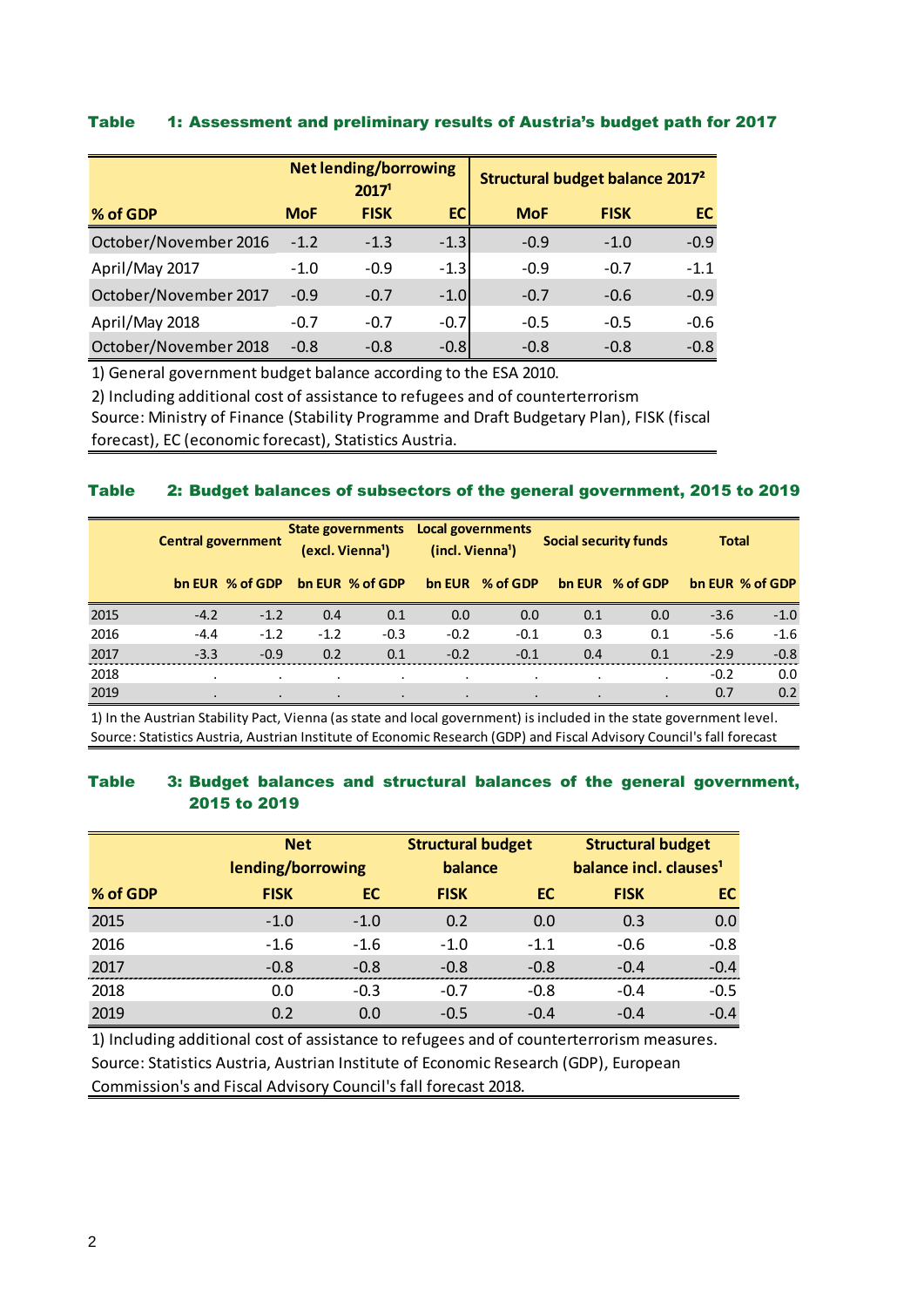| % of GDP                                            | 2015 | 2016 | 2017             | 2018 | 2019 |
|-----------------------------------------------------|------|------|------------------|------|------|
| Expenditure <sup>1</sup>                            | 51.1 | 50.3 | 49.2             | 48.3 | 47.6 |
| Gross capital formation                             | 3.0  | 3.0  | 3.1              | 3.1  | 3.0  |
| Interest payments                                   | 2.3  | 2.1  | 1.8 <sup>1</sup> | 1.6  | 1.4  |
| Revenue <sup>1</sup>                                | 50.1 | 48.7 | 48.4             | 48.2 | 47.8 |
| Tax revenue (national definition) <sup>2</sup>      | 43.2 | 41.9 | 41.8             | 41.9 | 41.6 |
| Tax revenue (international definition) <sup>3</sup> | 43.9 | 42.6 | 42.4             | 42.4 | 42.1 |

#### Table 4: Government ratios: general government total expenditure, revenue and taxes, 2015 to 2019 (% of GDP)

1) Interest payments excluding swap transactions.

2) General government tax revenue including actual social contributions (compulsory contributions only; ESA codes: D2+D5+D611+D91-D995); including EU own resources.

3) National tax revenue and imputed social contributions.

Advisory Council's fall forecast (2018 and 2019).

The **structural budget balance** (**including eligible clauses**) **<sup>3</sup> improved** in 2017, reaching 0.4% of GDP, after having turned from a surplus in 2015 (+0.3% of GDP) to a deficit in 2016 (–0.6% of GDP, including eligible clauses). These **clauses** refer to **extraordinary public expenditure** for which the European Union temporarily grants a deviation from the medium-term budgetary objective (additional costs incurred for refugee assistance and counter-terrorism programs in the period from 2015 to 2019; 2017: 0.4% of GDP).

## Government revenues and expenditures in 2017 marked by special effects and favorable economic environment

**General government revenues** came to EUR **178.9 billion** in **2017**, up EUR 5.4 billion or 3.1% on the year, which was slightly below the relative growth of nominal GDP (+3.8%). Several tax-lowering measures, such as **reducing the contribution to the family burdens equalization fund** to 4.1% and **reforming taxation and assessed income taxation including automated tax assessment for employees**, depressed dynamic government revenues fueled by the favorable cyclical conditions. In addition, integrating the wage earners' tax credit into the **deductible amount for travel expenses** caused a **reduction** (**which did not enter the budget result**) of assessed income tax revenues and their respective counterpart on the expenditure side (D.62) by EUR 0.2 billion each. The **tightening of rules for the depreciation of buildings** drove up revenues. **Austria's tax-to GDP ratio** hardly changed in 2017, amounting to 41.8% of GDP according to the national definition.

**Austrian government expenditures** increased only marginally in **2017**: Totaling 1.5% or EUR 2.7 billion, the nominal increase remained below the inflation rate and GDP growth (HICP: +2.2%; nominal GDP: +3.8%) despite stepped-up **infrastructure investment** (+6.3%). This was, among other things, due to lower inflation rates in the previous years (HICP 2016: +1.0%; 2015: +0.8%), which depressed the development of important revenue positions (above all public wage and pension adjustments). Moreover, expenditure growth went down noticeably as

<sup>1</sup> 3 The calculation of the structural budget balance including eligible clauses does not take into account one-off effects (spending on the banking package) as well as expenditure related to extraordinary events (i.e. assistance to refugees, counterterrorism measures) as well as additional revenues and less expenditure because of the economic upswing in 2017 (cyclical component of the budget).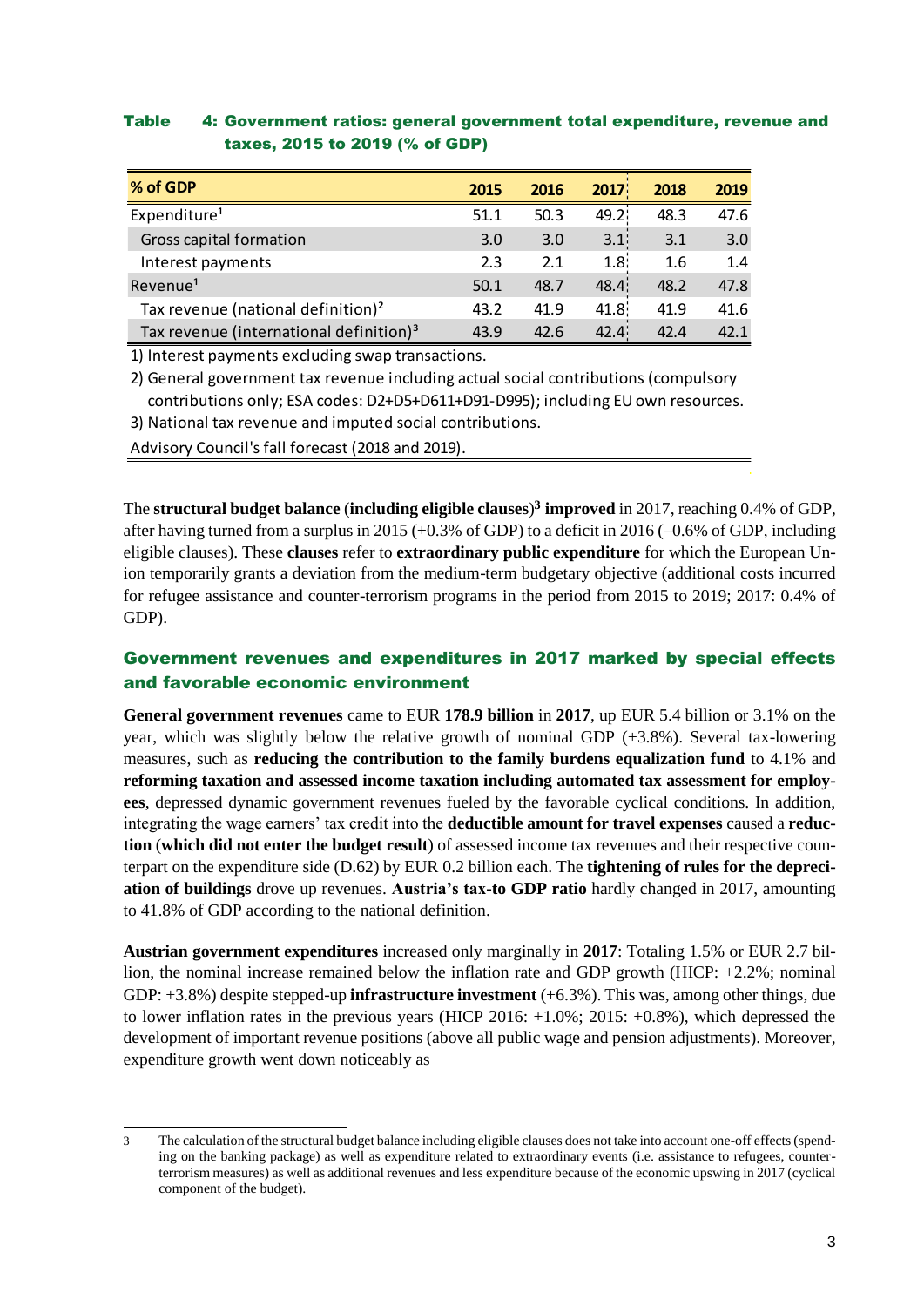## Structural primary balance of gen. govnt. and output gap 2007 to 2019 Figure 1



Change of structural primary balance in % of GDP (y-axis)

Source: Statistics Austria, WIFO and FISK fall forecast (for 2018 and 2019).

#### Figure 2

#### General government deficit and its components 2015 to 2019



Source: Statistics Austria, WIFO and FISK fall forecast (for 2018 and 2019).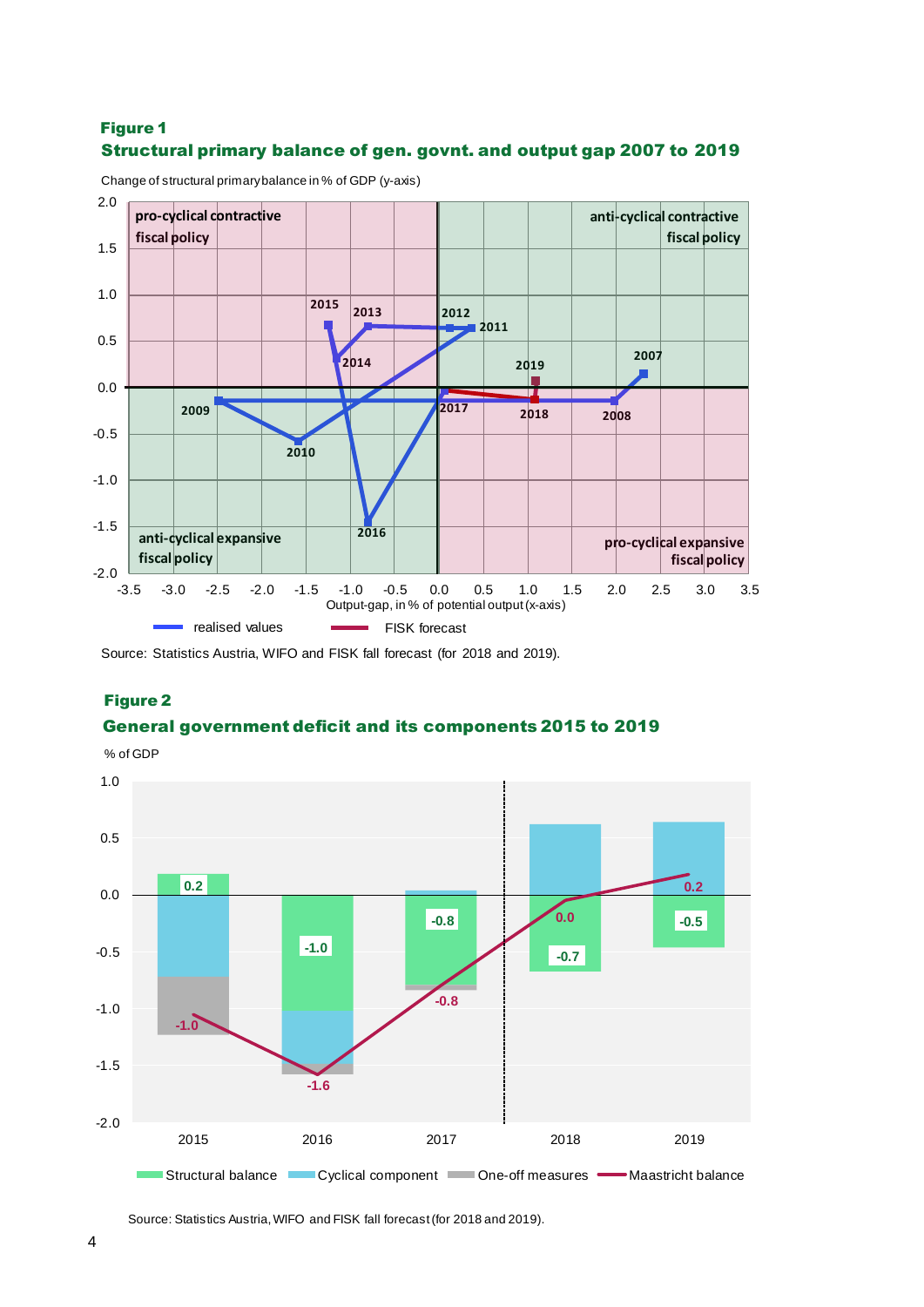**interest payments** on government debt **declined** amid the **low interest rate environment** (2017: – EUR 0.6 billion) and **EU contributions** were **lower** (own resources based on gross national income: – EUR 0.3 billion). The **government expenditure ratio** came to 49.2% of GDP in 2017 (2016: 51.0% of GDP).

## General government deficit was reduced in 2017 following improvements in federal and regional budgets

A breakdown by **central, regional and local governments** shows that in particular the **federal government's budget** and the **budget of the regional governments (excluding Vienna)** improved in **2017**. The federal government reduced its Maastricht deficit to 0.9% of GDP (2016: 1.6% of GDP), and the regional governments recorded a budget surplus of 0.1% of GDP (2016: deficit of –0.3% of GDP). The negative development at the regional level in 2016 was largely due to a one-off special effect of around 0.3% of GDP related to the Carinthian settlement payment fund (Kärntner Ausgleichszahlungs-Fonds, KAF).<sup>4</sup> At the level of regional governments (excluding Vienna), only the regional governments of Styria, Tyrol and Vorarlberg continued to post deficits; almost all regional governments managed to improve their budgets.

The **local governments (including Vienna)** registered a Maastricht deficit of EUR 0.2 billion or 0.1% of GDP in 2017 (no change on 2016). **Excluding Vienna**, however, the **budget balance of the local governments** turned from a surplus to a **small deficit** (EUR 0.1 billion or 0.0% of GDP) for the first time since 2010, reflecting deteriorating budget balances in all provinces but Vorarlberg and Lower Austria (and Vienna).

## 2018 general government budget (Maastricht definition) likely to be balanced thanks to economic boom

In line with the Fiscal Advisory Council's current forecast (as at November 2018), the **new federal government** will reach its aim of creating **no new debt** one year ahead of schedule. Given the development in 2018 thus far and the boom phase, the **Fiscal Advisory Council** (as at November 2018) expects **government revenues to increase substantially in 2018** (+4.4% year on year). Consequently, the **general government budget** is likely to be **balanced** already in **2018**. For **2019**, the Fiscal Advisory Council **today** anticipates a **slight budget surplus** of 0.2% of GDP despite **muted revenue growth**, with the latter being attributable to a **higher tax relief for families with children** (Familienbonus Plus) and **slowing economic momentum**.

**Austria's government expenditures** are forecast to **grow at a higher pace in 2018 and 2019 than in 2017** (+1.5%). In its fall 2018 forecast, the Fiscal Advisory Council expects **government expenditures** to **increase** by **2.8% in 2018** and by **2.7% in 2019**. The Austrian government has been implementing **expenditure measures in 2018**, which had been adopted in particular in the 2017 election year (above all an "employment bonus" program, the abolition of public long-term care providers' recourse to patients' assets; totaling +0.3% of GDP). Moreover, **inflation** has been **on the rise** (HICP: 2017 to 2019: +2.2% p.a.; 2016: +1.0%). Rising inflation rates translate – with a time lag – especially into higher compensation of public sector employees and higher annual pension adjustments. The projected **decrease in unemployment** and continued **low interest rate environment** contain government expenditures also in 2018 and 2019 (interest payments: –EUR 0.6 billion in 2018 and –EUR 0.3 billion in 2019).

-

<sup>4</sup> This payment is considered to be an intra-government transfer and therefore has no impact on the general government budget deficit.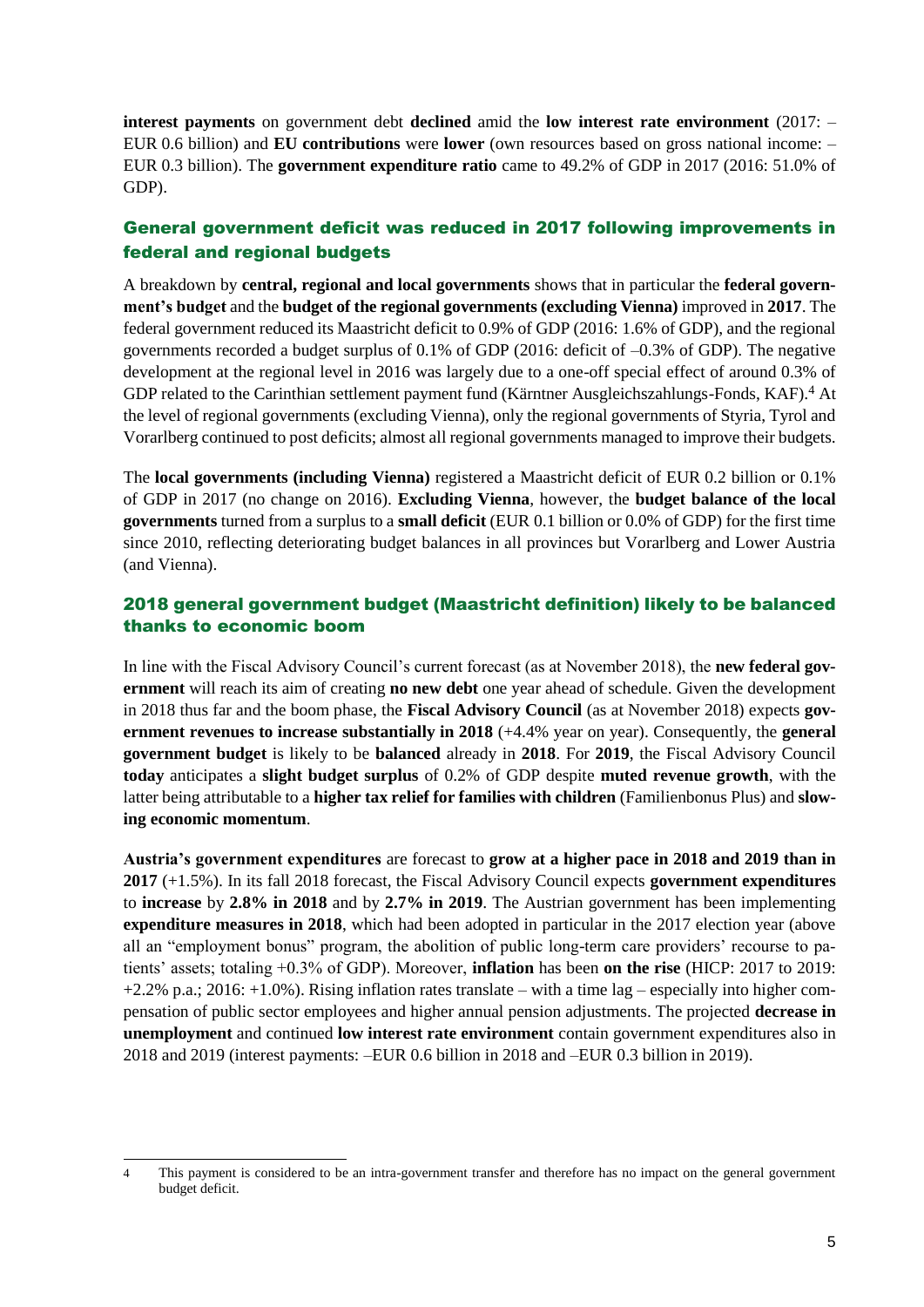#### Figure 3

#### Budget balances in the euro area 2017 and 2018



Source: Autumn 2018 forecast, European Commission (as of November 2018).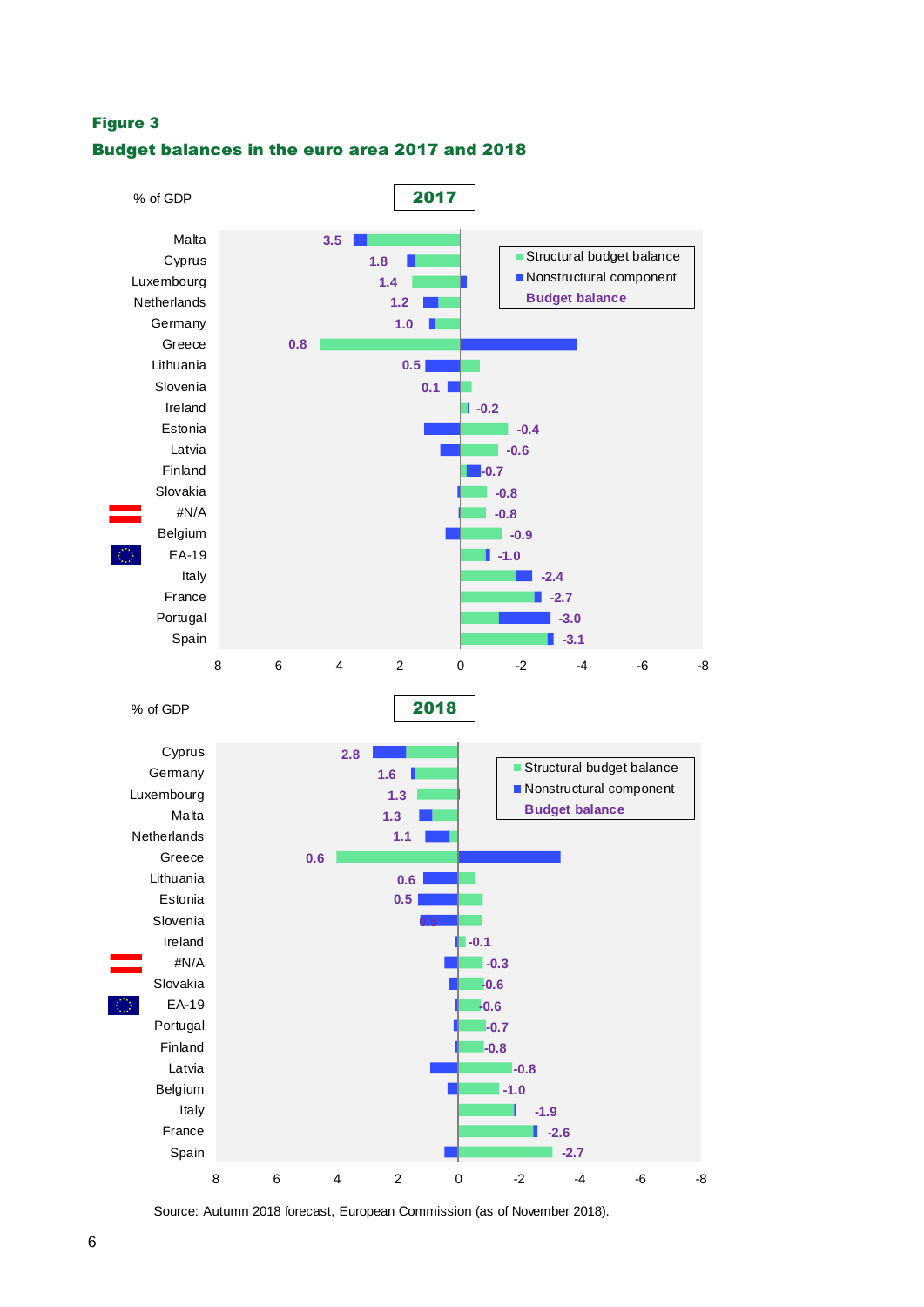## Brisk economy estimated to improve the budget balance by 0.6% of GDP in both 2018 and 2019 according to the Fiscal Advisory Council's current forecast (based on EC method)

When we look at the **structural budget balance compared with the fiscal balance on a Maastricht basis**, we see that the 2018 economic boom has had a favorable impact on the general government budget balance: higher government revenues and muted social care spending. The year-on-year improvement of the general government budget balance in 2018 (+0.8% of GDP) is largely offset by the cyclical budget component, which rises from 0.0% to 0.6% of GDP. For this reason, **the structural budget balance improves only slightly over the forecast horizon by comparison**, as based on the Fiscal Advisory Council's current output gap estimation, which draws on the European Commission methods. Starting from a **structural budget deficit (no eligible clauses)** of 0.8% of GDP in 2018, the Fiscal Advisory Council anticipates that the structural budget deficit will improve to 0.7% of GDP in 2018 and to 0.5% of GDP in 2019.

#### Austria to largely comply with EU fiscal rules in 2018 and 2019

The **medium-term budgetary objective** (MTO) set for Austria envisages a **structural budget deficit of –0.5% of GDP,** and compliance with the MTO signals that fiscal policy is sound. According to the **Fiscal Advisory Council's fall forecast**, Austria's **structural deficit (excluding the application of flexibility clauses)** is contracting slightly, namely from 0.8% of GDP in 2017, to 0.7% of GDP in 2018, and to 0.5% of GDP in 2019. Hence, the Fiscal Advisory Council expects Austria to **reach its MTO** (given the margin of tolerance of 0.25% of GDP) **in 2018 and 2019 already without invoking the eligible clauses** (refugee assistance and counter-terrorism programs). **When the eligible clauses** related to additional costs temporarily incurred for providing assistance to refugees and for counter-terrorism measures **are applied**, the structural deficit ratio is reduced to 0.4% of GDP each for the years 2017 to 2019.

In a similar vein, the **European Commission,** in its **autumn 2018 economic forecast for Austria**, projects the **structural budget deficit** to amount to 0.8% of GDP in 2018 and to 0.4% of GDP in 2019 (including flexibility clauses: –0.5% of GDP in 2018 and –0.4% of GDP in 2019). In line with the **European Commission's autumn 2018 economic forecast**, in 2018, the following **5 of the 19 euro area countries markedly** exceed the GDP-weighted structural budget deficit average (excluding flexibility clauses) of **0.7% of GDP**: Spain (–3.1% of GDP), France (–2.5% of GDP), Italy and Latvia (–1.8% of GDP each) and Belgium (–1.3% of GDP).

#### Window of opportunity for structural reforms used sparingly so far

Since end-2017, the new government has initiated several, partly **large-scale, structural reform projects** (including a reform of the responsibilities of federal, regional and local governments, social security reform, education reform, technology campaign) with a view to making government spending as well as spending on social security more effective and efficient over the medium term. Many of these projects have yet to be finalized, however. In its Draft Budgetary Plan 2019 of October 2018, the Austrian federal government confirmed its commitment to stability and growth in its fiscal stance. The government aims at **reducing** Austria's **debt level** of about 73% of GDP at year-end 2018 to some **60% of GDP** by the end of the parliamentary term in parallel with driving down the **tax ratio toward 40% of GDP**.

In October 2018, the government presented a **legislative package** to the Austrian parliament that aims at **disentangling competencies among the federal and regional governments, and at narrowing the scope of their mutual approval rights**. The goal is to reduce the number of topics where the federal government passes framework legislation and the regional governments are responsible for adopting implementing legislation.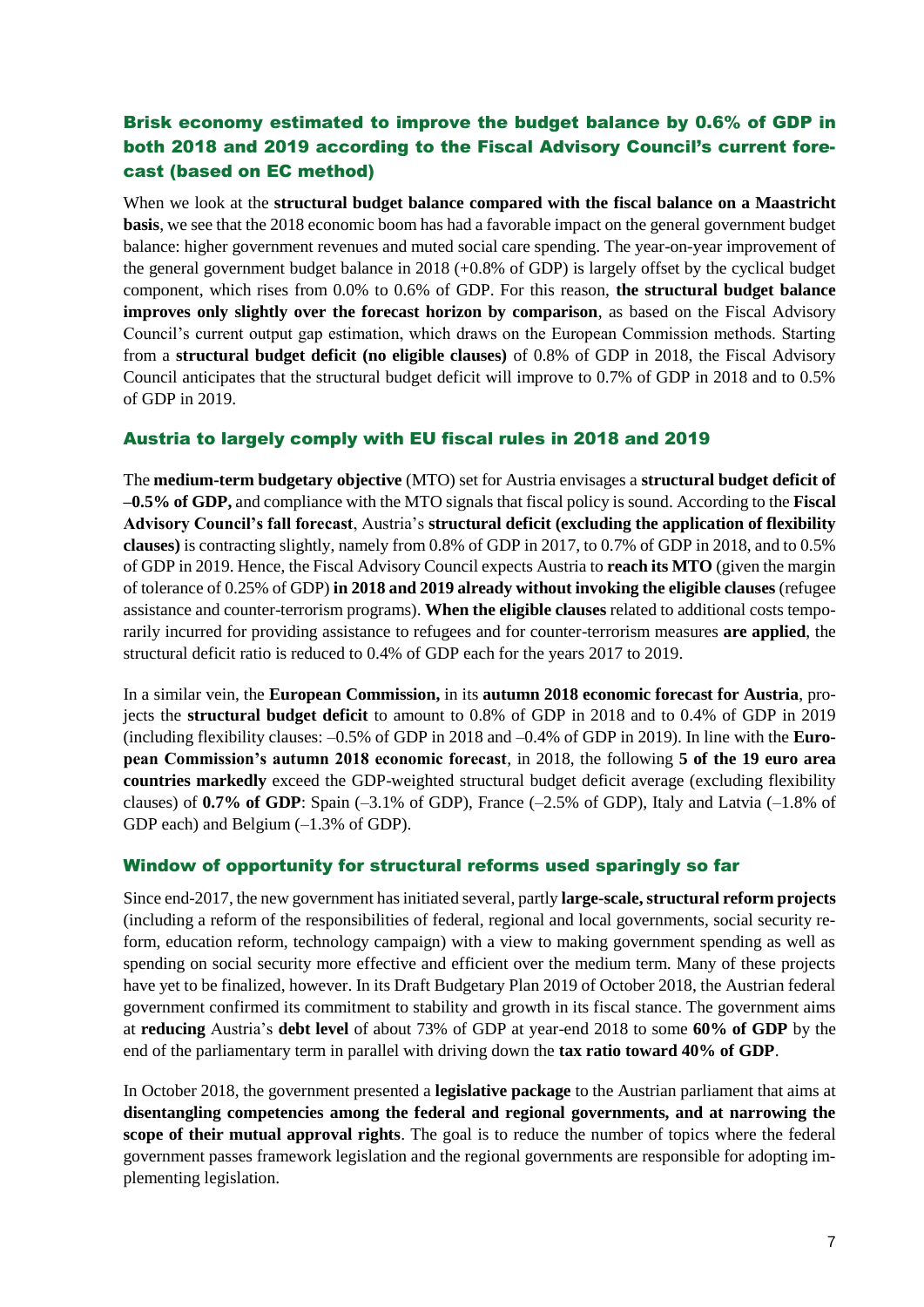A **two-thirds majority** is necessary both in the lower house (Nationalrat) and the upper house (Bundesrat) of the Austrian parliament for this legislative package to be adopted. The Austrian **school system** has seen some material changes essentially aimed at developing the basic competencies reading, writing and arithmetic (e.g. remedial German classes, sanctions against negligent parents, numerical grading in elementary school). In August 2018, the Council of Ministers moreover adopted a **campaign to foster research, technology and innovation**. The Austrian research and innovation system is meant to become more efficient by streamlining the competencies of relevant research and research-promoting bodies and by consolidating the numerous programs. The government plans to work out a process and schedule for drawing up its strategy by **spring 2019**. This notwithstanding, the government has yet to deliver on a **reform of federal structures** in key areas including **hospital services** and **education**, which the Fiscal Advisory Council has been advocating for several years.

The comprehensive **project on reforming the organization of social security funds** presented to the Austrian parliament in October 2018 has aroused political and technical **controversy**, even though streamlining the organizational and decision-making structures in the health care system **is basically considered to be vital**. In addition, it is very **difficult to estimate the medium- and long-term effects** such a reform will have **on the budget**. Following critical comments (e.g. from the Court of Audit) on the impact assessment during the consultation process, the original financial impact report by the Minister of Council was adapted or expanded in several areas. According to the Parliamentary Budget Office, the calculation of efficiency enhancements is still insufficiently documented, however. The **Fiscal Advisory Council** coincides in finding the documentation of the alleged (cumulated) **savings** – about EUR 1 billion by the year 2023 (linear rise in savings of up to 30% in staff costs and administrative expenses of social security funds without netting these costs against the costs of reorganization and merging according to the impact assessment) – to be **unclear and/or insufficient**. Generally speaking, however, a reorganization might increase transparency in the health care system and pave the way for further efficiency gains.

The Fiscal Advisory Council once again points to the current window of opportunity for **reallocating budget expenditures to forward-looking areas** such as research and development, education, infrastructure and climate protection. The low interest rate environment prevalent today, which provides for more fiscal leeway, will **not last forever** and should therefore not be taken for granted. At the same time, **demographic and socioeconomic developments** are expected to create **additional costs**.

#### Debt ratio to decline markedly by end-2019

The Fiscal Advisory Council projects the **general government debt ratio** to drop to **73.4% and 69.5% of GDP** in **2018** and **2019**, respectively, after 78.3% at end-2017. Two factors in particular are driving this **marked contraction** – by 4.9 (2018) and 3.9 percentage points (2019) – of the debt ratio: first, the **substantial negative difference between the average interest rate paid and nominal GDP growth** (interest rate-growth differential), and second, **primary surpluses**. The expected rise in nominal GDP alone (referred to as GDP denominator effect) will cut the debt ratio by 3.5 (2018) and 2.9 percentage points (2019).

In **2017**, **government debt for the first time in 20 years declined in nominal terms** (end-2017: EUR 289.7 billion; end-2016: EUR 295.8 billion). This was mainly due to the EUR 6.9 billion **reduction of nationalized banks' liabilities** by way of stock-flow adjustments (e.g. payment of HETA liabilities ahead of schedule, including the dissolution of Carinthia's special fund (EUR 4.8 billion), reduction of the liabilities held by immigon portfolioabbau ag (EUR 0.7 billion) and KA Finanz AG (EUR 1.4 billion). The winddown of nationalized banks, which reduces government debt, continues in 2018 and 2019 at a slower pace (2018: EUR 4.0 billion; 2019: EUR 3.1 billion, including repayment of prepayments made to the Free State of Bavaria and loan repayments of HETA to Bayerische Landesbank. The **overall effect**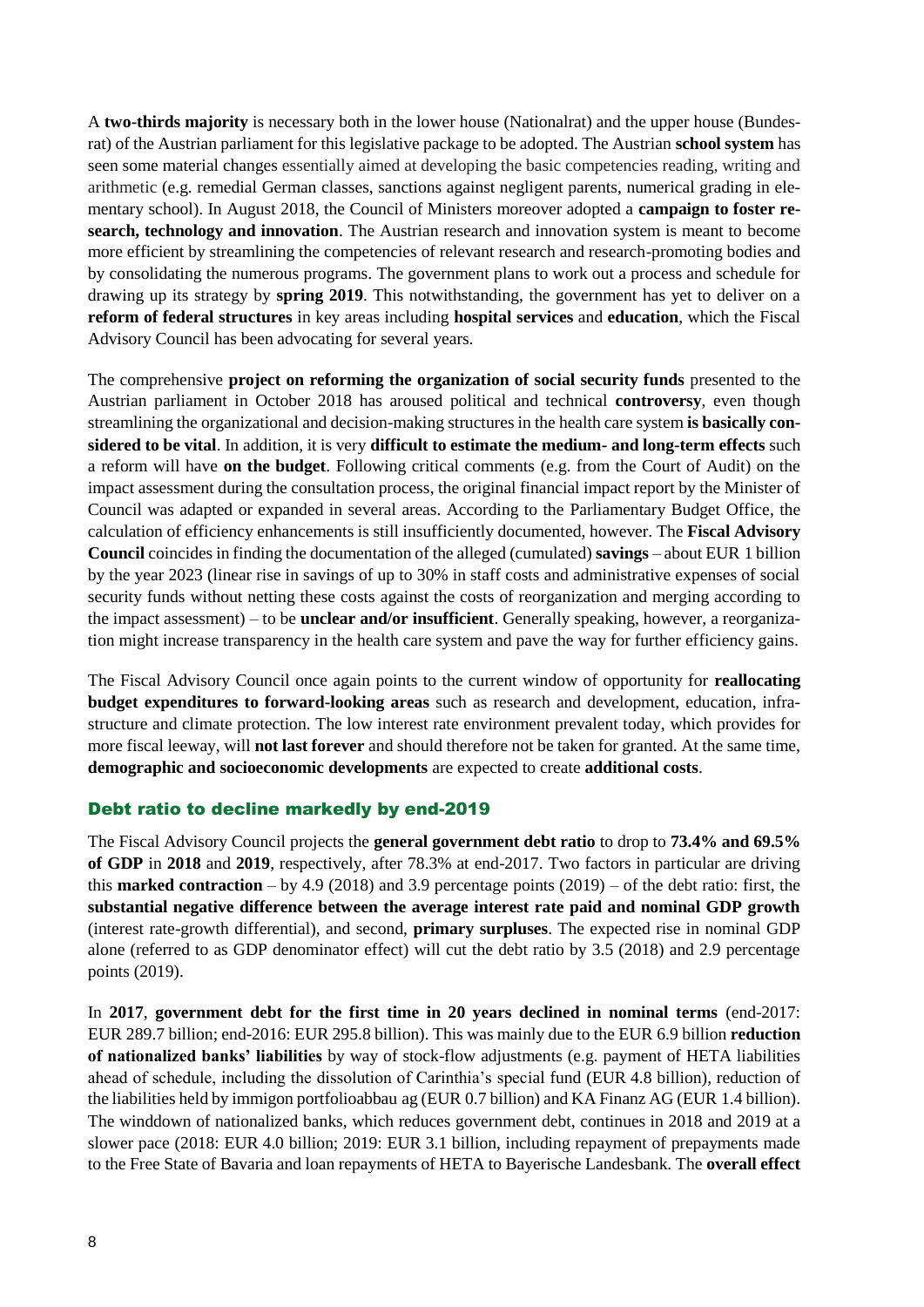of the **banking package** on Austria's debt level is expected to decrease from 7.3% of GDP at end-2017 to 6.0% and 5.0% of GDP at end-2018 and end-2019, respectively.

|                                                                        | <b>European Commission</b><br>estimate |        |           | <b>Fiscal Advisory Council</b><br>estimate |        |        | <b>Federal Ministry of</b><br><b>Finance estimate</b> |        |        |
|------------------------------------------------------------------------|----------------------------------------|--------|-----------|--------------------------------------------|--------|--------|-------------------------------------------------------|--------|--------|
| <b>General government</b>                                              | 2017                                   | 2018   | 2019      | 2017                                       | 2018   | 2019   | 2017                                                  | 2018   | 2019   |
| Maastricht deficit of no more than 3% of GDP                           | $\checkmark$                           |        | ✓         | $\sqrt{ }$                                 |        | ✓      | ✓                                                     |        |        |
| MTO (incl. eligible clauses) $1$                                       | ✓                                      | ✓      | ✓         | ✓                                          | ✓      | ✓      | ✓                                                     | ⊗      |        |
| Government expenditure growth                                          | ✓                                      | ⊗      | $\otimes$ | ✓                                          | ⊗      | ⊗      | ✓                                                     | ⊗      | ⊗      |
| <b>Reduction of debt ratio</b>                                         | ✓                                      | ✓      | ✓         | ✓                                          | ✓      | ✓      | ✓                                                     | ✓      |        |
| Austrian general government fiscal indicators (% of GDP)               |                                        |        |           |                                            |        |        |                                                       |        |        |
| Budget balance (Maastricht definition)                                 | $-0.8$                                 | $-0.3$ | 0.0       | $-0.8$                                     | 0.0    | 0.2    | $-0.8$                                                | $-0.3$ | 0.1    |
| Structural budget balance                                              | $-0.8$                                 | $-0.8$ | $-0.4$    | $-0.8$                                     | $-0.7$ | $-0.5$ | $-0.8$                                                | $-0.9$ | $-0.5$ |
| Structural budget balance incl. eligible clauses                       | $-0.4$                                 | $-0.5$ | $-0.4$    | $-0.4$                                     | $-0.4$ | $-0.4$ | $-0.4$                                                | $-0.6$ | $-0.5$ |
| Total expenditure (nominal, adjusted, net of one-offs,<br>change in %) | $\cdot$                                |        | $\bullet$ | 2.4                                        | 3.8    | 3.7    | 2.5                                                   | 4.2    | 3.3    |
| Gross debt (year-end figures)                                          | 78.3                                   | 74.5   | 71.0      | 78.3                                       | 73.4   | 69.5   | 78.3                                                  | 74.2   | 70.5   |

#### Table 5: EU fiscal rules as applied to Austria

Note:  $\checkmark$  ... fiscal rule has been met,  $\otimes$  ... fiscal rule has not been met,  $\otimes$  ... fiscal rule has not been met and significant deviation 1) Tolerated deviation (0.25 percentage points) and eligible deviations, e.g. due to costs related to refugees or terrorist threat. Source: MoF (Draft Budgetary Plan, October 2018), WIFO (Forecast, Sept. 2018), EC autumn forecast (November 2018) and own calculations.

## The 2012 Austrian stability pact

## Fiscal Advisory Council needs wider access to recent information; interpretation of 2012 Austrian stability pact still partly unclear

The **centerpiece** of the 2012 **Austrian stability pact** is **prescribing** the **federal government** (excluding social security funds as a rule), the **individual regional governments** and the **local governments per province budget targets** with a view to ensuring that the **general government** complies with the EU fiscal rules. Once **fully implemented**, the Austrian stability pact will be a **multidimensional fiscal framework** (nominal and structural budget rule, spending and debt rule, guarantee limits) that applies to the subsectoral and regional levels. Central, regional and local authorities must record **deviations** from their relevant **structural targets** in **control accounts**, and if they exceed specific thresholds, must **take remedial action** in the subsequent years. Moreover, a **sanctions mechanism** was established.

However, by end-November 2018, the contractual partners representing the federal, regional and local governments had **not** yet **reached agreement on important points** that determine how to interpret and implement the 2012 Austrian stability pact, even though **full implementation** had been envisaged for 2017 at the latest. Once the pact is fully implemented, the focus will be on compliance with a **structural budget target** of no more than –0.45% of GDP (central government and social security funds: –0.35% of GDP; regional and local governments: –0.10% of GDP) and the **establishment of control accounts** in which (positive and negative) deviations from the structural budget targets will have to be recorded.

**Given its legal mandate** (as laid down in Article 1 para. 1 no. 6 Federal Law Gazette No. 149/2013), the **Fiscal Advisory Council needs access to up-to-date entries made in the control accounts** as well as **information on recent budget developments at all subsectoral levels** in order to be able to **monitor the control accounts** and identify trends that might be problematic. Timely publication of the **control accounts** (preliminary data if need be) of the federal government, individual regional governments and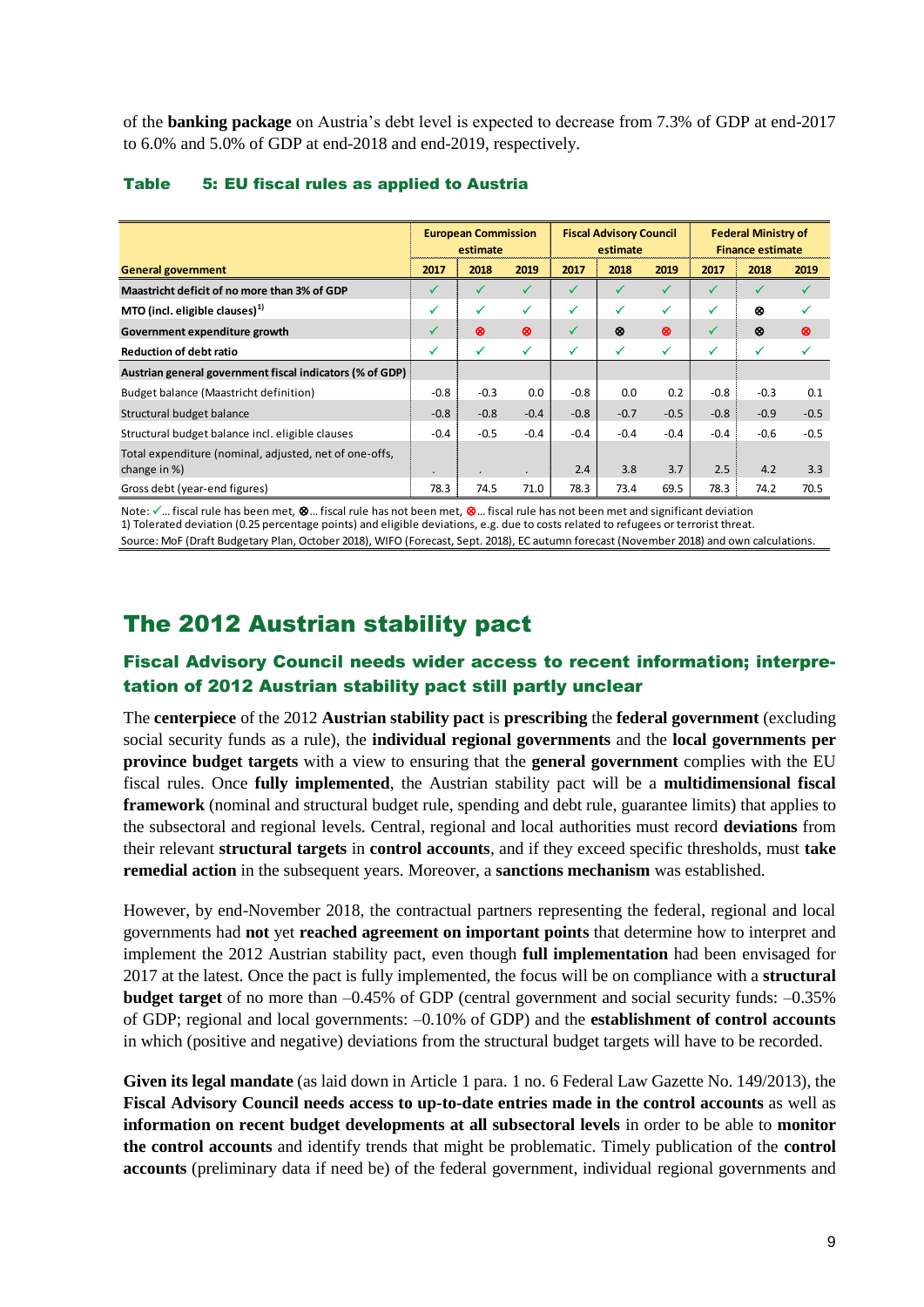local governments per province would moreover increase transparency.

## Agreed regional fiscal rules to be tested for viability as Austria's 2012 stability pact is being fully implemented

**Applying the 2012 Austrian stability pact in all its facets** entails some **difficulties** which relate to **three issues** in particular: First, the **design of the EU fiscal rules, whose complexity increases even further at the regional level**. Second, **detailed regional targets** for which **in part no reliable ESA data** on the current budget situation for managing budget execution and for drawing up budget plans (especially for spending adjustments made in line with EU requirements) are available. Third, **diverging interpretation of the 2012 Austrian stability pact** by the contractual parties (federal, regional and local governments) inevitably leads to **compromise** that partly **conflicts with** the **EU fiscal rules**. 5

In line with its previous recommendations, the **Fiscal Advisory Council finds** that the 2012 Austrian stability pact should **be revised** and radically **streamlined without putting into question the applicable targets laid down in the EU fiscal framework** and the **fiscal sharing arrangement** among the various levels of government that has been **agreed and determined** to ensure compliance with these targets.

To be able to identify **potential breaches** of the 2012 Austrian stability pact and of the EU fiscal framework in a fast and precise manner, also **administrative budget data at the level of regional and local governments** would have to be made available **in a timely fashion**. The **European Commission monitors compliance with fiscal rules** for the year t as early as in the **spring of the year t+1**. When assessing Austria's compliance with fiscal rules, the **European Commission as a rule no longer considers ex post revisions** of the ESA fiscal data by Statistics Austria.

# Findings of studies produced by the Office of the Fiscal Advisory Council

## Budget balance and structural budget balance equally suitable as a fiscal rule measure; forecast uncertainty is higher for the EU expenditure rule

For fiscal rules to be effective, it is important that, among other things, the **targets are clear and feasible** and that the **rules** are monitored based on **transparent and verifiable calculations**. It should be **straightforward to forecast** the fiscal measures subject to such rules, such as the Maastricht deficit, the structural budget deficit and government expenditure growth, and **forecast errors should be smal**l.

A recent study by Hauth et al. (2018) provides information on the f**orecasting performance regarding budget measures for Austria**. This study shows that the **estimation error** (mean absolute deviation of the spring and fall estimates 2014–2017 as at May 2018) for the **structural budget deficit ratio** (in percent of GDP) for Austria (0.40 to 0.55 percentage points on average) recorded for all three institutions examined in the study (Fiscal Advisory Council, Ministry of Finance and European Commission) is quite similar to that of the **Maastricht deficit ratio** (0.43 to 0.47 percentage points). More specifically, using the **structural budget balance** as a fiscal rule has the advantage of making the **procyclicality or anticyclicality of fiscal policy transparent**.

In the period under review (2014 to 2017), the **EU's expenditure rule** for Austria appeared to have been **largely inadequate** for use as fiscal rule for Austria owing to two cumulative effects (varying targets

1

<sup>&</sup>lt;sup>5</sup> In the meantime, the contractual partners have reached agreement on most points of how to interpret the 2012 Austrian stability pact.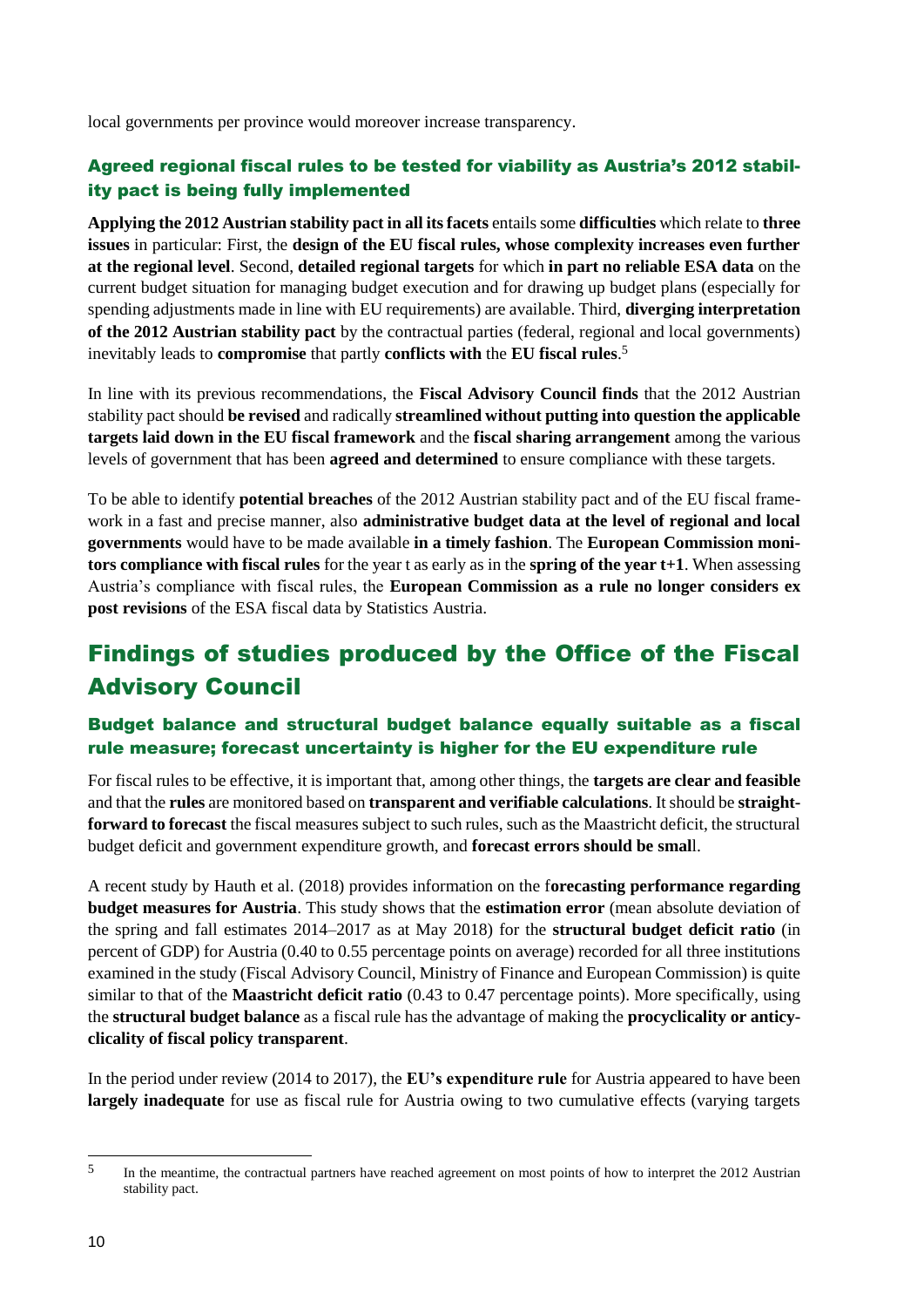depending on trend growth and compliance with the structural fiscal rule; uncertainty surrounding government expenditure growth): In hindsight, the **varying targets** derived for Austria from the European Commission's forecasts with regard to the expenditure rule appear to have been too restrictive (underestimation of the targets averaged 0.51 percentage points). **Furthermore**, the **growth rates of (adjusted, nominal) public expenditure** were **overestimated** (forecasts of the Fiscal Advisory Council: 0.34 percentage points on average). The expenditure rule in the EU's fiscal framework provides an additional assessment criterion for the cyclical adequacy of the budget path under the preventive arm of the Stability and Growth Pact.

A **0.5% of GDP forecast error in connection with the Maastricht budget balance**, as recorded for Austria, may be **considered low by international standards**. According to budget balance estimates of the European Commission (Fioramanti et al., 2016), forecast errors were higher in almost all EU countries for the period between 1969 and 2014, coming to around 1% of GDP or more.

## Accuracy of economic forecasts used by federal government to draw up budget plan

In his study, Schuster (2018) evaluates the **macroeconomic forecasts of the Austrian Institute of Economic Research (WIFO)** for the years **2005 to 2017** that served as **inputs for the official government budget forecasts by the Austrian Ministry of Finance** (Stability Programmes and Draft Budgetary Plans), and the **fiscal forecasts made by the Ministry of Finance**. This study confirms earlier findings, namely that (1) **forecasts of different institutions** (European Commission, Institute for Advance Studies, IMF, OECD, OeNB) **are much more correlated with each other than with actual outcomes** and (2) forecasts **are smoother** than outcomes in the sense that upswings and downturns tend to be underestimated. The differences in the forecast errors do not allow to rank the forecasting performance of the different institutions.

The following is broadly true for **all or almost all institutions reviewed: Private consumption** and **investment** tended to be overestimated while **public consumption** and **net exports** tended to be underestimated. **GDP growth (real and nominal)** was **not** found to be **significantly biased** for **any institution**. For the GDP **components by the income approach**, which are of considerable importance as inputs for subsequent fiscal projections, it was found that the **compensation of employees** was **underestimated**, while **gross operating surplus** was **overestimated**. The former partly explains the **significant overestimation of the budget deficit** by all institutions, **including the Ministry of Finance**. Interestingly, the budget balance is the only variable for which the bias for the current-year estimate is larger than that for the next-year forecast.

## Subsidies in Austria: definitions, spending levels and suggestions for improving efficiency

**Lack of transparency with regard to the objectives, amounts** and **actual impact of subsidies** is one of the key reasons why the **Austrian system of subsidies** has repeatedly been presented as a prominent example of an area where tasks and expenditures are shared across all levels of government. In his study, Grossmann (2018) analyzes subsidies from various perspectives (definitions, volumes, transparency, room for improvement). **Depending on the subsidy definition and sectoral classification systems used**, **recorded central government subsidies** ranged from EUR 6.9 billion (based on the European System of Accounts (ESA) 2010) to EUR 15.7 billion (based on the framework of the Federal Budget Act 2013) in **2016**. 6 In line with the ESA 2010, subsidies basically refer to **direct subsidies** and transfers to the **corporate sector** (private sector excluding households), while the Federal Budget Act 2013 mostly refers

-

<sup>6</sup> BHG – Bundeshaushaltsgesetz, VRV – Voranschlags- und Rechnungsabschlussverordnung, Transparenzdatenbankgesetz – TDBG, ESVG – Europäisches System Volkswirtschaftlicher Gesamtrechnungen.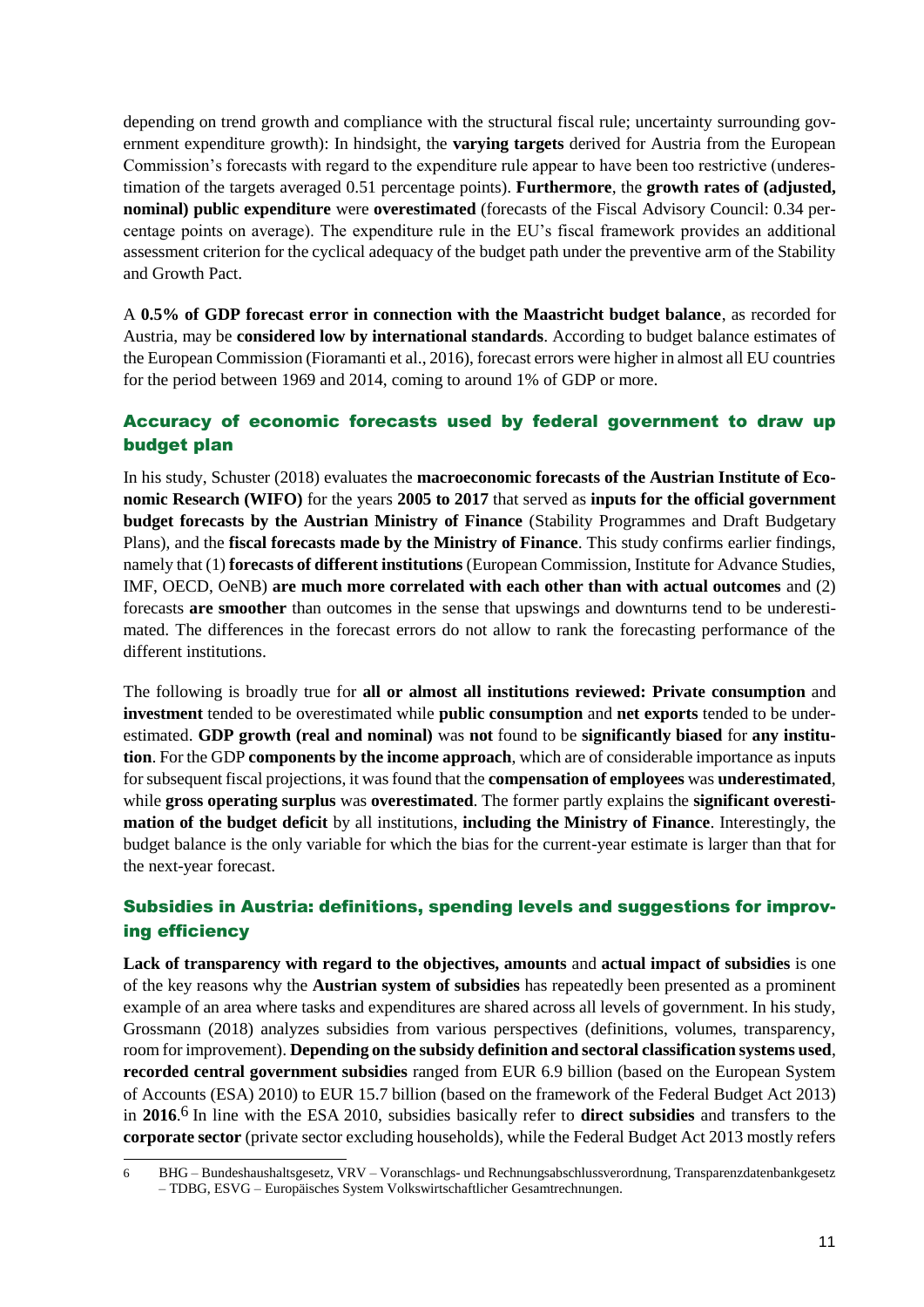to indirect subsidies (above all tax breaks like lower tax rates provided by the Value Added Tax Act), which account for some 75% of the overall volume. The amount of **regional and local government** subsidies to the corporate sector recorded for **2016** ranges from EUR 1.4 billion (based on the 1997 Budgeting and Accounts Regulation) to EUR 7.5 billion (based on the ESA 2010).

The "**transparency database**," launched in 2010 on the initiative of the Federal Ministry of Finance, operates on the basis of a very broad definition of subsidies, serves a number of different objectives and identifies individual and corporate beneficiaries. Designed as a comprehensive information, monitoring and control tool, the database has repeatedly been **criticized** – e.g. by the Austrian Court of Audit and some regional governments – for the way it has been **organized and implemented so far**. Information on **subsidies** related to the environment and energy that have been provided to **regional governments** became available in April 2018. Moreover, the Federal Ministry of Finance is trying to come up with a solution for also registering subsidies granted to local governments while keeping administrative costs at a reasonable level. In October 2018, it made public the **levels of federal subsidies** that have been paid out since the year 2013, and the amounts of **environment- and energy-related regional subsidies** that have been disbursed since the year 2017.

The **regulatory impact assessment pursuant to the Federal Budget Act 2013** is an additional instrument that could also be applied to all significant subsidy measures and programs, even – in a simplified form – to those provided by regional and local governments. However, there is a need to improve both **ex ante regulatory impact assessments and ex post evaluations**, e.g. in terms of uniform quality standards, choice of impact indicators and methodological changes in ex post evaluations.

## Budgetary measures for 2017 and 2018

The **federal government's activities** during the **26th legislative period focus** on the following **targets** (Strategy Report of the Ministry of Finance, 2018):

- The Austrian federal government has committed itself to pursue sustainable, stability- and growth-oriented, sound budget policies at all levels of government and to comply with the EU's fiscal rules. Procyclical economic policy measures are to be terminated.
- Reaching a balanced structural budget for the period 2018 to 2022 is the overarching objective. In addition, government expenditures are to expand at a slower pace than GDP.
- Any budgetary room for maneuver is to be used for support and relief measures, to finance future challenges and to maintain both social security and security in general. The tax ratio is to be reduced to 40% of GDP.
- Investment in research and development, education, digital infrastructure and national security is to be stepped up.

To implement this strategy, the current government has continued **tax and expenditure-side measures** initiated by the previous government, launched **new measures and reform projects** and **revoked or suspended measures** that have already been adopted.

In the following, we will outline the **most important measures** and their **budgetary impact** as expected by the federal government. These measures will also influence budgetary developments in many areas in the years that follow.

The **2015/16 tax reform**, which took effect on January 1, 2016, has resulted in a **tax relief,** through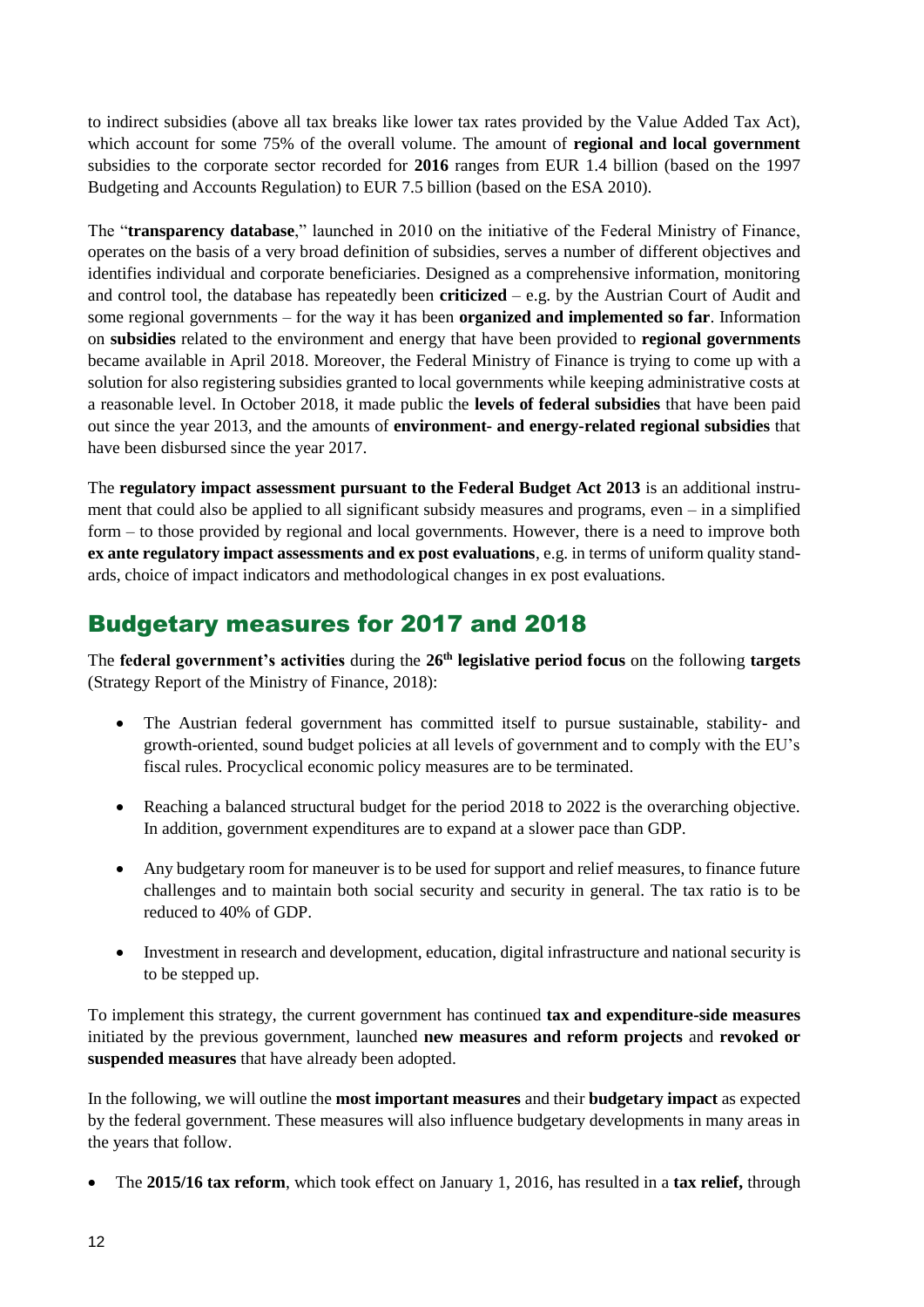**wage and income taxes**, of EUR 5 billion. It has to be noted that full pass-through of the relief and funding measures will be a multi-annual process. In addition, the tax burden on the corporate sector was lowered by increasing the **research premium** and the tax allowance for the issue of **employee shares**. The tax reform is to be **funded** primarily **by revenue-side measures to combat tax fraud** in the order of EUR 1.9 billion (in particular by obliging businesses to use a cash register and issue receipts and by empowering fiscal authorities to inspect bank accounts), through **tax increases** (e.g. partial VAT increase, increase in the capital gains tax on real estate sales and in the tax on capital gains and dividends, and abolition of tax exemptions) and through **self-financing** effects of the tax reform (i.e. increased tax revenues through higher growth).

- **Reduction of nonwage labor costs:** Since 2017, the employer contributions to the **family burden equalization fund** have been reduced in two stages from 4.5% (2016) to 4.1% (2017) and to 3.9% as from 2018 (2017: –EUR 0.5 billion; 2018: –EUR 0.8 billion). The **"employment bonus" program** (covering half of the nonwage labor costs for additional employees as from July 2017 for a three-year period) and the **"startup package"** (e.g. an exemption of nonwage labor costs for the first three employees) were **rescaled** on grounds of the current economic situation ("procyclical measures"). The costs are expected to reach some EUR 0.6 billion by 2019. In 2019, the employers' contributions to the **general accident insurance (AUVA)** will be lowered from 1.3% to 1.2% (–EUR 0.1 billion).
- **Business incentives, further tax cuts and deregulation act:** The 2018/19 federal budget envisages resizing the **investment subsidies for SMEs and large businesses**, which had been planned to total EUR 140 million from 2017 to 2019. Moreover, the **bank levy** was overhauled (de facto cut by EUR 0.6 billion per annum as from 2017 in return for a one-off payment of EUR 1.0 billion). The increase of the **value-added tax on tourist overnight stays** from 10% to 13%, which had been implemented as part of the tax reform 2015/16, has been canceled starting from November 2018 (– EUR 120 million). Moreover, the **air transport levy** was cut in half and the **tax on residential lease agreements** was abolished in 2018 (–EUR 60 million each). The **act on the fundamental principles of deregulation** stipulates, among other things, that as from mid-2017, for any new regulation that requires additional bureaucratic effort or has an additional financial impact, a comparably complex regulation be suspended (if possible).
- **Education reform and family support measures:** According to the **Education Investment Act** promoting the development of **all-day schools**, from 2018 to 2032 (this period has been extended), a total of EUR 428 million are to be allocated to infrastructural measures for afternoon childcare at primary and lower secondary schools, EUR 248 million to covering teacher costs at primary and lower secondary schools, and EUR 74 million above all to academic secondary schools. As to **elementary pedagogy**, in line with the provisions laid down in Article 15a of the Federal Constitutional Law, earmarked federal subsidies for expanding childcare services, for fostering early childhood language development and for funding compulsory kindergarten childcare in the final pre-school year have been merged and are to be continued from 2018 to 2022 (totaling EUR 143 million). The **family allowance** was raised by 1.9% in 2018. From 2019 onward, the family allowance (as well as the family allowance for children living abroad) will be indexed to national living expenses (expected annual decrease: EUR 0.1 billion). Pursuant to the Austrian Annual Tax Act 2018, a family tax credit amounting to a maximum of EUR 1,500 per child and year (EUR 500 for dependents over 18 years of age) will take effect in 2019 (**"family bonus plus"**; EUR 750 million in the first year, and **EUR 1.5 billion per annum** thereafter). The child tax exemption and the deductibility of childcare costs (EUR 0.3 billion per annum) will be abolished in return.
- **Tertiary education and research:** Additional funding has been earmarked for **universities and uni-**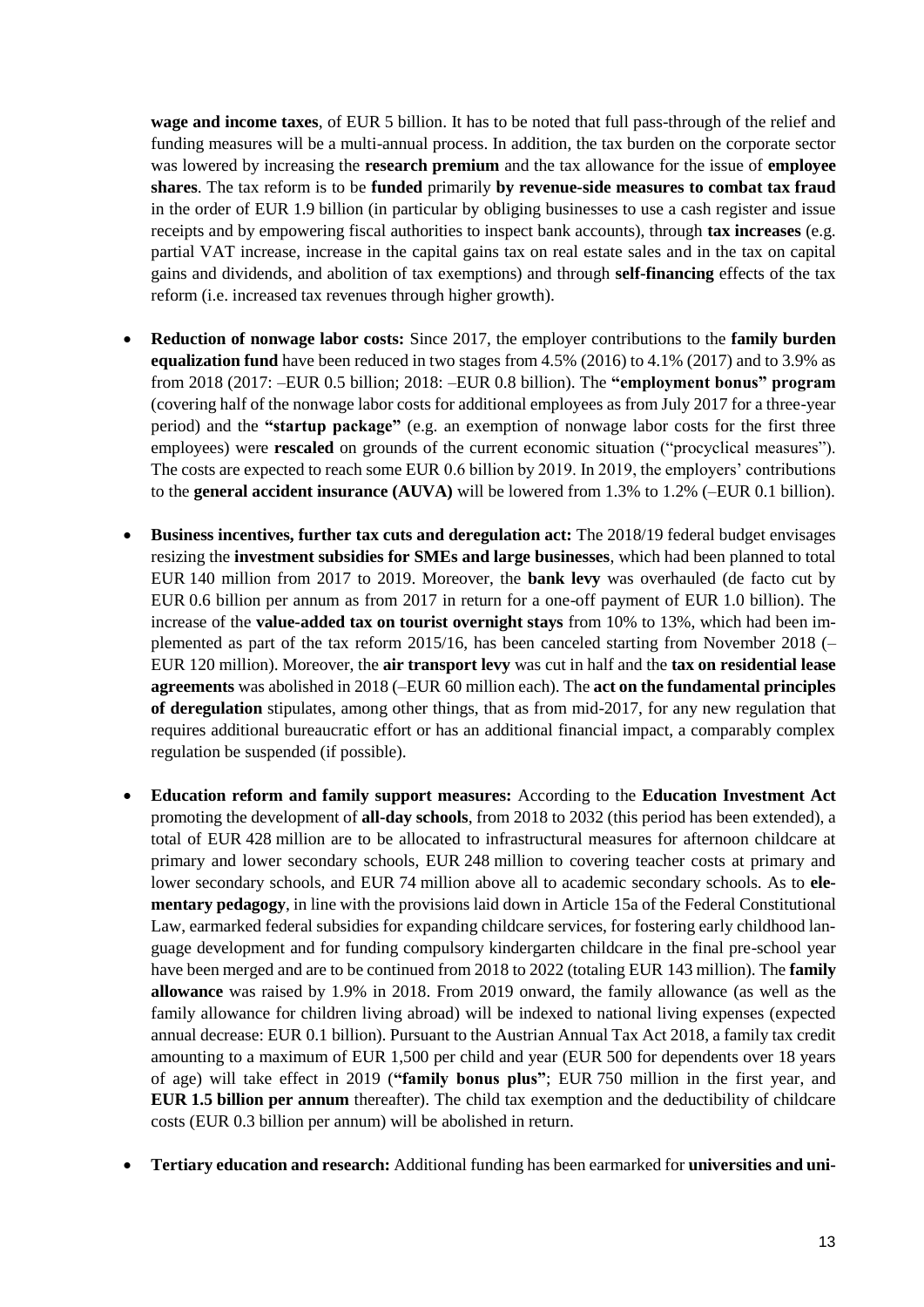**versities of applied sciences** from 2016 to 2020 (EUR 1.1 billion in total). In mid-**2017**, the **performance agreement** for the 2019 to 2021 period was concluded with the universities, providing for a rise in funding by EUR 1.35 billion in total. Moreover, a 2018 amendment of the Universities Act allows for funding per university place that differentiates between teaching and research and for imposing measures on account of capacity constraints. Starting in fall 2019, universities have the right – in addition to existing admission restrictions – to introduce entry examinations for people wishing to study law, foreign languages and pedagogy. Furthermore, it will be possible to implement caps on university places for overcrowded university courses at specific sites. In October 2018, the Council of Ministers adopted a development and funding plan for universities of applied sciences for the period 2018/19 to 2022/23. This plan envisages topping up the planned increase of federally funded university places at universities of applied sciences by 3,100 places. As from 2024, universities of applied sciences will therefore offer training for close to 57,700 students. In addition, the existing funding per university place will not be reduced as from January 1, 2020, but will be kept at the current level until December 31, 2023.

- **Infrastructure investment and security package:** Funding of EUR 1 billion ("**broadband billion**," extended until 2021) has been provided for upgrading the broadband network in Austria. To date, this funding has been tapped to a limited extent (Court of Audit, 2018). Moreover, central government funds have been made available for 2017 and 2018 to **local governments** to invest in the modernization of infrastructure, similar to the additional investment premium for SMEs. Subsidies per investment project cover a maximum of 25% of the total costs of local infrastructure projects. Furthermore, both the budget and personnel for internal security will increase.
- **Pensions, social security and labor market:** A gradual **increase in the eligibility age** for phased retirement as from 2019 is meant to restrain participation in **subsidized part-time working schemes for older employees** and the concomitant rise in subsidies (both had gone up considerably; – EUR 100 million). Both 2018 and 2019 see **special pension adjustments**, with small pensions benefiting from disproportionately stronger raises. In 2017, means-tested benefits ("Ausgleichszulage") supplementing very low pensions were increased for people having made pension contributions for at least 360 months. In July 2018, **long-term jobless benefits** were **decoupled from partners' income**s (–EUR 140 million). A fundamental reform of means-tested minimum benefits, long-term jobless benefits and unemployment benefits is still pending. Changes to the **means-tested minimum benefits** (e.g. differentiation by education, command of German) were adopted by the Council of Ministers at the end of November 2018. In 2018, the **training guarantee** for young adults who are unemployed was raised to the age of 24, and a **skilled workers scholarship** for up to three years was granted to people who have only completed compulsory education. The budget funds for the **professional integration of persons with disabilities** has been doubled to EUR 90 million as from 2018. **Boarding costs for vocational students** are to be covered by funds from the insolvency contingency fund. As from 2020, the EUR 124 **fee on terminations of employment contracts** will cease to be charged. Moreover, it was decided to broadly **align blue-collar workers' rights to those of whitecollar workers**; however, the majority of these alignments will only be implemented as of 2021. Key issues here are the improvement of the level of protection from dismissal and uniform rules for the continued remuneration in the event of illness. The **50+ employment initiative for the long-term jobless** ("Aktion 20,000"; 100% reimbursement of wage and nonwage labor costs for public and nonprofit institutions), which has been terminated in light of the current economic situation, continues to apply in case the application had been submitted by end-2017 (2018 to 2019: –EUR 170 million). To strengthen incentives for labor market participation, in mid-2018, **contributions to unemployment insurance** were reduced for low-paid workers (–EUR 140 million).
- **Long-term care:** As of the beginning of 2018, **regional governments** may **no** longer make **claims**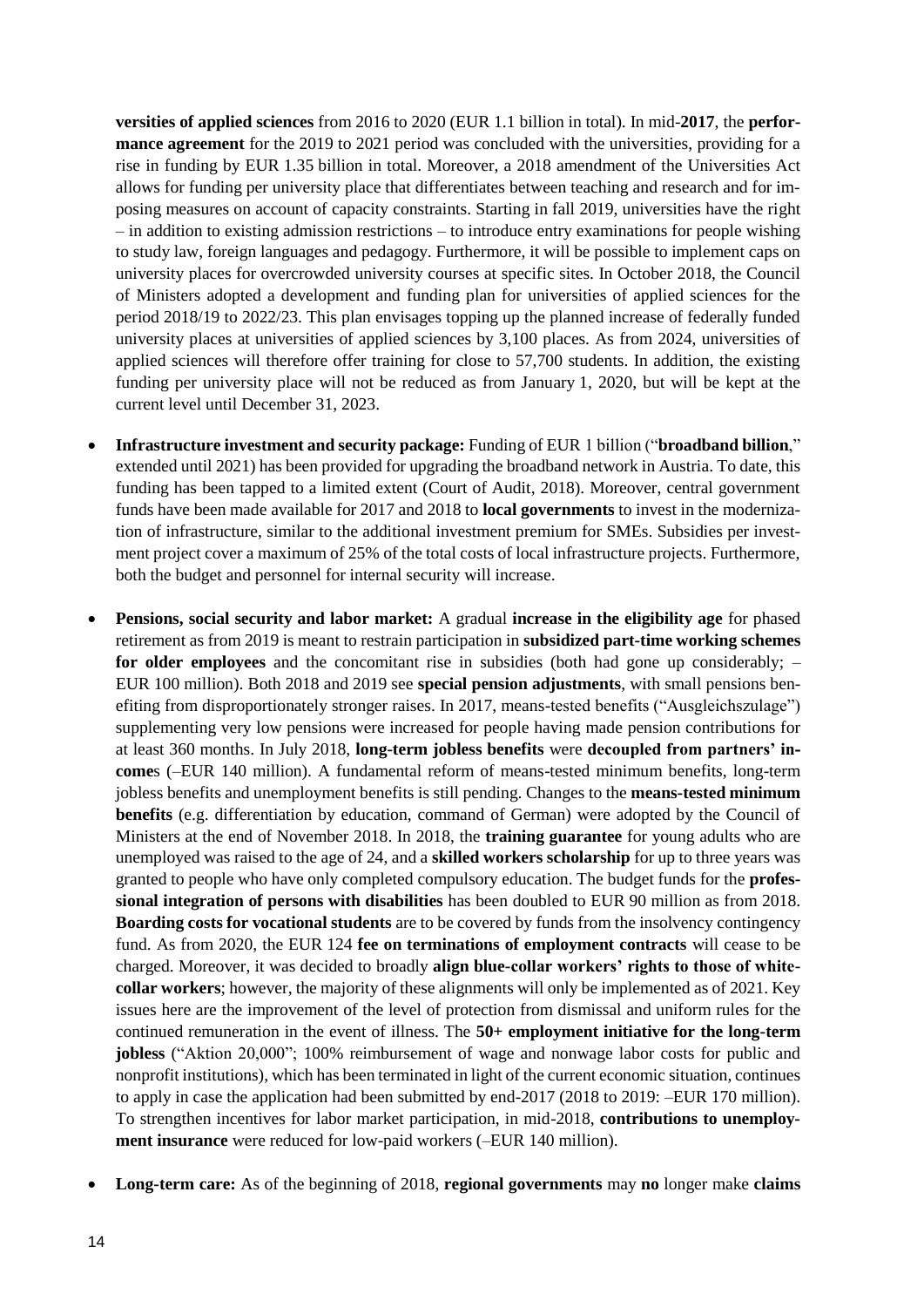for **compensation** from the assets of **residents of long-term care institutions or their relatives** (constitutional provisions in the General Social Security Act). According to draft legislation, the federal government pledges to compensate for the loss of revenue by providing up to EUR 340 million (instead of EUR 100 million). A **value adjustment** of +4.5% per annum is to apply to the **long-term care fund** (2017: EUR 350 million) from 2018 to 2021. As a **cost containment path** for long-term care, a maximum annual increase of 4.6% of costs was agreed upon for the period from 2017 to 2021. The issue of long-term funding of long-term care remains unresolved.

- **Health care:** The newly adopted health sector arrangement between the central, regional and local authorities for the period from 2017 to 2021, in accordance with Article 15a of the Federal Constitutional Law (B-VG), is in large part similar to previous agreements. The Austrian Health Care Structure Plan (ÖSG) and the Regional Health Care Structure Plans (RSG) are the key planning tools for providing health care services on both the federal and the regional level. What is new is that compliance with the ÖSG und RSG will now be **compulsory for primary care doctors as well**. The establishment of primary care units (PVEs) will in future be guided by the RSG. PVEs are to be established in the form of practice networks, but also as central group practices or as PVEs that are integrated into hospitals. The **central and complex question of cross-sectoral financing** was not resolved. The **cost containment path** for the **health sector**, however, was extended as part of the fiscal sharing negotiations. The current maximum rise in expenditure of 3.6% per annum is to be reduced to 3.2% per annum by 2021. The regional health insurance funds (Gebietskrankenkassen) have largely **harmonized their services,** which is expected to cost an additional EUR 84 million per annum. The **act on the organization of social security funds** moreover envisages, in the years ahead, a merger of the existing five social security funds and the establishment of a new umbrella association to replace the current Association of Austrian Social Security Institutions. The federal government expects efficiency gains to result in cumulated savings of EUR 1 billion by 2023 (not including any costs of the merger).
- **Fiscal sharing arrangement:** In 2016, a new **fiscal sharing arrangement** was adopted for the period from 2017 to 2021, which, beginning in 2017, provides **additional funds** for regional and local governments amounting to EUR 300 million a year, as well as one-time funding of EUR 125 million in 2017 for expenses related to migration and integration. Beginning in 2018, setting rates for employers' and employees' **contributions to the promotion of residential building** will be entirely the responsibility of regional governments. At the same time, **building regulations** are to be unified throughout Austria. Early steps toward greater **task orientation** were planned as well. The amount of funding for **kindergartens**, for example, was to be tied to certain criteria, as from 2018; and the same is to apply to **primary and lower secondary schools** starting in 2019. Yet, as the reform of the responsibilities of regional governments is still pending, the issue of greater task orientation has been postponed. In addition, **harmonized guarantee limits**, together with a uniform calculation method, have been agreed upon for all government levels as of 2019 and a **ban on speculation** has also been agreed upon. However, the chosen objectives of disentangling joint tasks, mixed funding and transfers of funds as well as defining ways to strengthen the regional governments' autonomous tax management have not been adequately reflected in the current fiscal sharing arrangement for 2017 to 2021. Nonetheless, central, regional and local governments have agreed, inter alia, to prepare a **federal government reform** by the end of 2018, based on the work of the Austrian Convention, and to further analyze the question of **tax autonomy** in several working groups.
- **Debt brake**: The **2012 Austrian Stability Pact** (2012 ÖStP) envisages a multidimensional system of **national fiscal rules ("debt brake"), to be fully effective as of 2017 at the latest.** These national fiscal rules, which support compliance with EU requirements, establish not only subsectoral and regional contributions to the maximum permissible structural deficit (central government and social